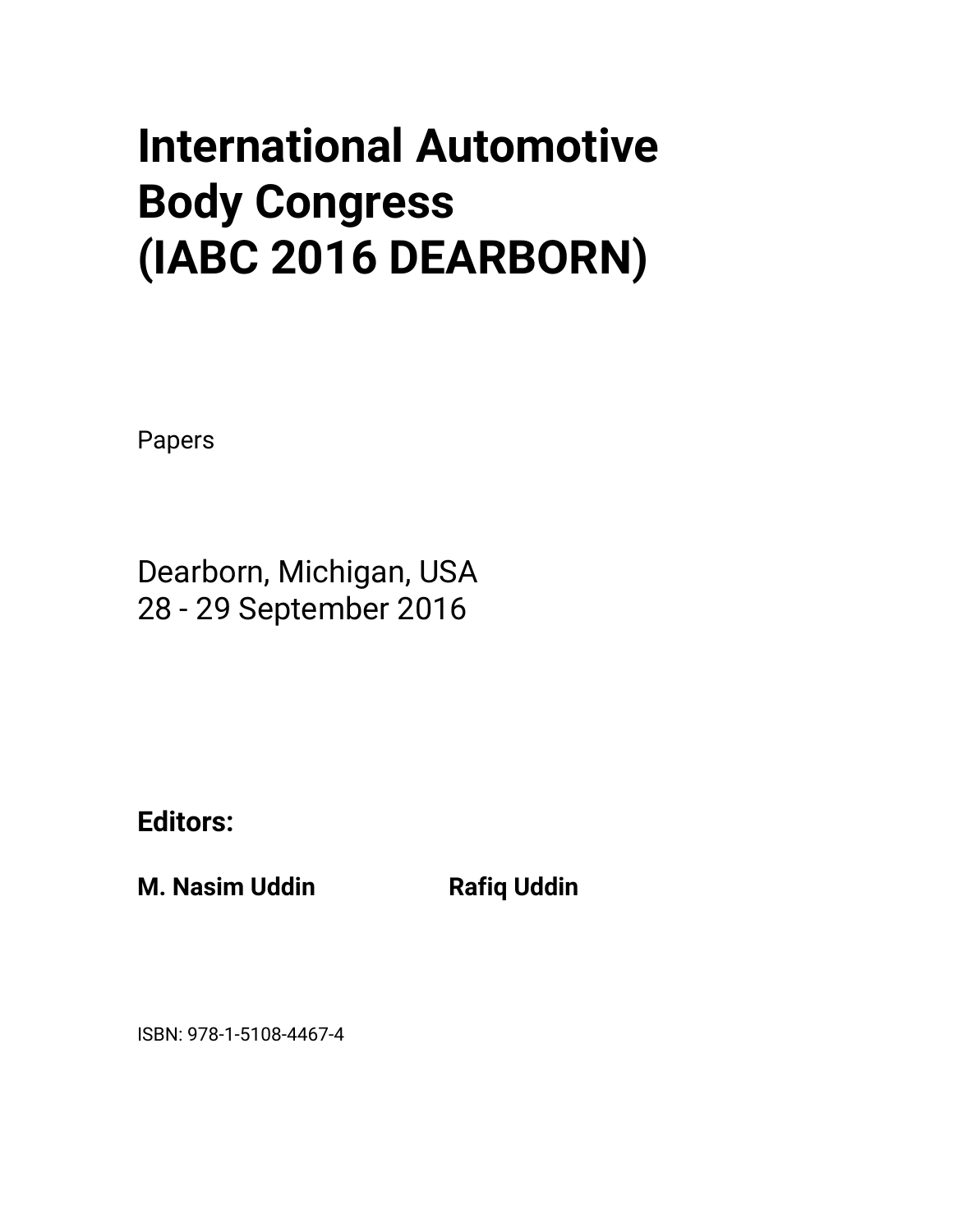**Printed from e-media with permission by:** 

Curran Associates, Inc. 57 Morehouse Lane Red Hook, NY 12571



**Some format issues inherent in the e-media version may also appear in this print version.** 

Copyright© (2016) by Global Automotive Management Council (GAMC) All rights reserved.

Printed by Curran Associates, Inc. (2017)

For permission requests, please contact Global Automotive Management Council (GAMC) at the address below.

Global Automotive Management Council (GAMC) 5340 Plymouth Road, Suite 205 Ann Arbor, Michigan, USA 48105

Phone: (734) 997-9249 Fax: (734) 786-2242

samanthaj@gamcinc.com

## **Additional copies of this publication are available from:**

Curran Associates, Inc. 57 Morehouse Lane Red Hook, NY 12571 USA Phone: 845-758-0400 Fax: 845-758-2633 Email: curran@proceedings.com Web: www.proceedings.com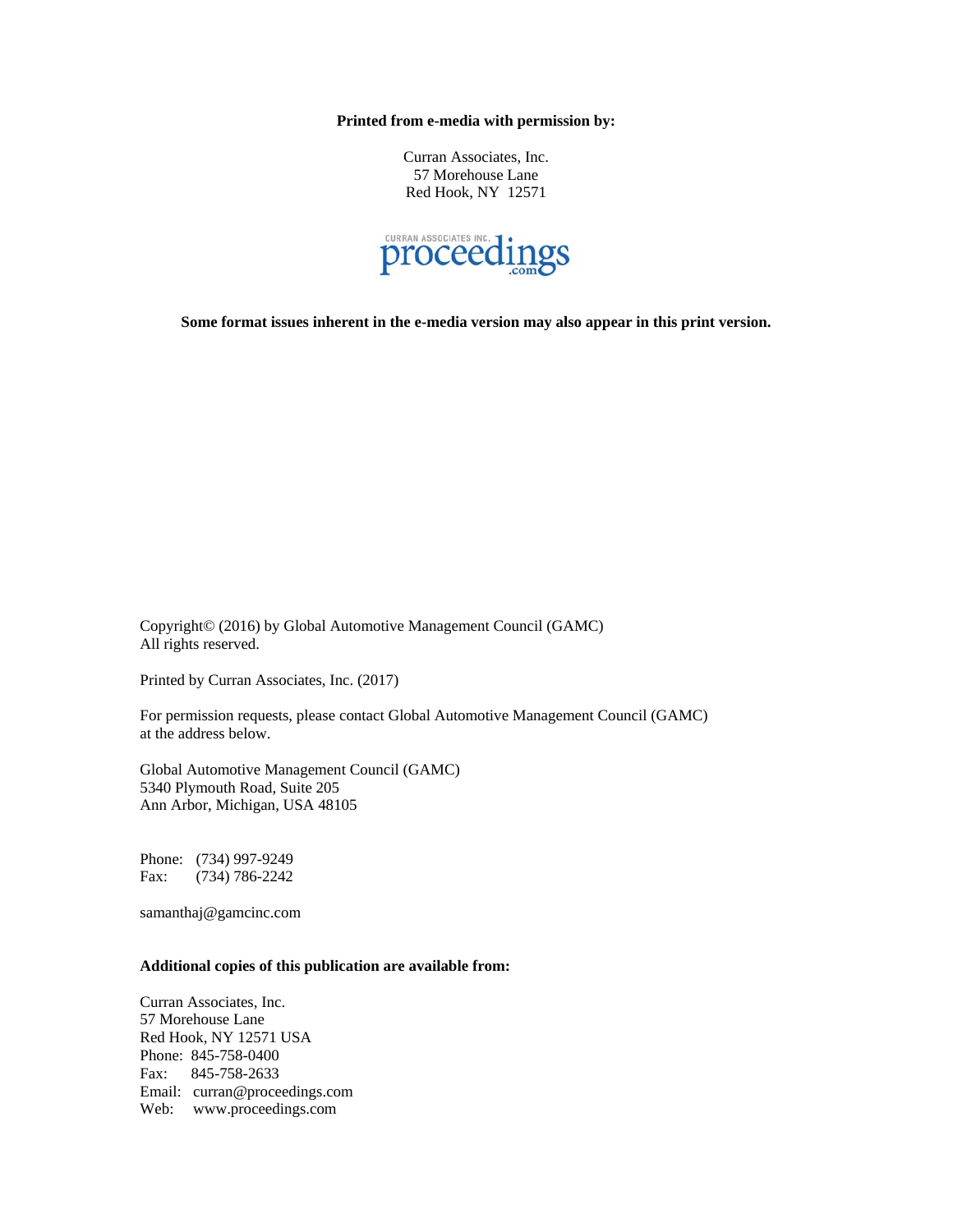**International Automotive Body Congress 2016 Global Powertrain Congress 2016** September 28 - 29, 2016 www.gamcinc.org, Phone: 734 997 9249

**TRUMPF Name Badges Sponsored By:** 

Ford Conference & Event Center Dearborn, MI On-Site Registration Hours: 8:00 am - 9:30 am Exhibit hours: Sep. 28, 10:00 am - 7:00 pm

| <b>AM Session</b> | Plenary & Keynote: Vehicle Lightweighting<br>& Fuel Economy<br><b>Session Chair: Rob Seabolt</b><br><b>Director</b><br>Fiat Chrysler Automobiles | <b>PM Session</b> | <b>BIW Introductions</b><br><b>Session Chair: Bob Muzichuk</b><br><b>Director</b><br><b>General Motors</b>                                              |
|-------------------|--------------------------------------------------------------------------------------------------------------------------------------------------|-------------------|---------------------------------------------------------------------------------------------------------------------------------------------------------|
| <b>Time</b>       | <b>Grand Hall</b>                                                                                                                                | <b>Time</b>       | <b>Grand Hall</b>                                                                                                                                       |
| $9:00$ am         | <b>Welcome &amp; Introduction</b><br><b>Rob Seabolt</b><br><b>Director</b><br><b>Fiat Chrysler Automobiles</b>                                   | 1:30 pm           | 2017 Chrysler Pacifica<br><b>Jessica LaFond</b><br><b>Chief Engineer</b><br>Jeff Tibbenham<br><b>Senior Manager</b><br><b>Fiat Chrysler Automobiles</b> |
| $9:15$ am         | <b>Phil Jansen</b><br>Vice President - Systems &<br><b>Components Engineering</b><br><b>Fiat Chrysler Automobiles</b>                            | $2:30$ pm         | 2017 Honda Ridgeline<br><b>Steve Behm</b><br><b>Senior Engineer</b><br>Honda                                                                            |
| $9:40$ am         | <b>E. Judy Brunson</b><br>Head of eMobility, High Voltage Systems, &<br>Quality for the Powertrain & eDrive Division<br><b>Mercedes Benz</b>     | $3:30$ pm         | <b>Break in Exhibit Hall</b>                                                                                                                            |
| $10:05$ am        | Ali Jammoul, PhD<br>Global Director, Body<br><b>Exterior &amp; Safety</b><br>Ford                                                                | $4:00$ pm         | 2017 F250 Super Cab<br>Colleen Hoffman<br>Supervisor                                                                                                    |
| 10:30 am          | <b>Break in Exhibit Hall</b>                                                                                                                     |                   | Ford                                                                                                                                                    |
| 10:55 am          | <b>Brad Peterson</b><br>Director Sales & Marketing - Automotive,<br><b>Automotive</b><br><b>Novelis</b>                                          | 5:00 pm           | <b>2017 Buick LaCrosse</b><br><b>Terry Swartzell</b><br><b>System Architect</b><br><b>General Motors</b>                                                |
| 11:20 am          | <b>Bernhard Hoffmann</b><br>Vice President, Engineering &<br><b>Product Development</b><br><b>United States Steel Corporation</b>                | 6:00 pm           | BIW, Vehicle and Exhibit Walkthrough and<br><b>Reception in Gallery</b><br><b>Reception Sponsored By:</b>                                               |
| 11:45 am          | <b>Charlie Klein</b><br>Executive Director, Global CO2 Strategy,<br><b>Mass and Aerodynamics</b><br><b>General Motors</b>                        |                   | <b>TRUMPF</b>                                                                                                                                           |
| 12:10 pm          | <b>Q&amp;A Panel Discussion</b>                                                                                                                  | 7:00 pm           | <b>Adjournment</b>                                                                                                                                      |
| $12:35$ pm        | <b>Session Adjourned &amp; Lunch in Gallery</b>                                                                                                  |                   |                                                                                                                                                         |

 **Wednesday, September 28, 2016**

1`*To register and exhibit call (734) 997-9249, email to info@gamcinc.org or Fax (734) 786-2242.*

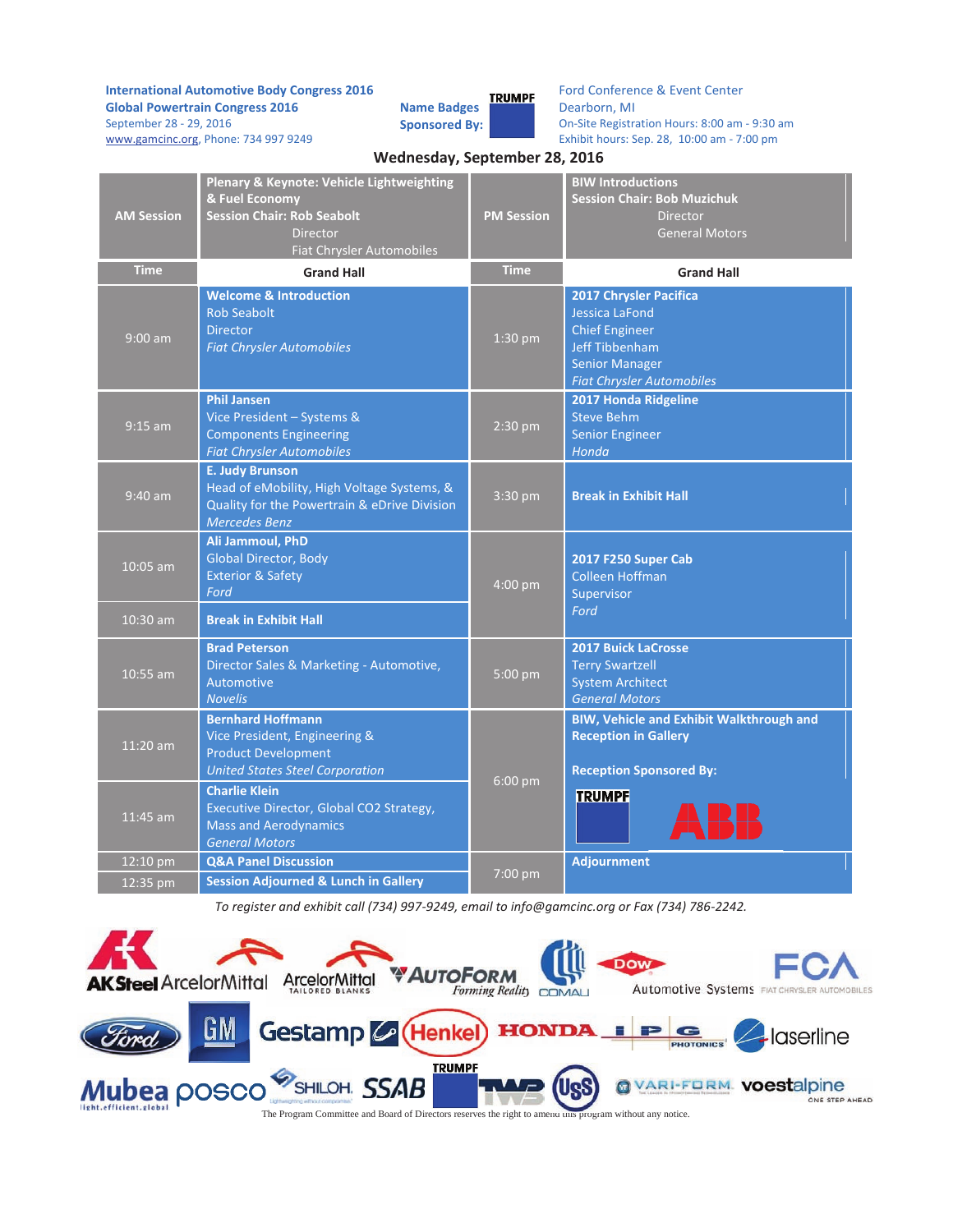#### **International Automotive Body Congress 2016 Global Powertrain Congress 2016**

September 28 - 29, 2016

www.gamcinc.org

Ford Conference & Event Center Dearborn, MI On-Site Registration Hours: 8:00 am - 9:30 am Exhibit hours: Sep. 29, 8:30 am - 4:00 pm

|                   | Thursday, September 29, 2016                                                                                                                                                                                                                                                       |                   |                                                                                                                                                                                                                                                                                                                                    |
|-------------------|------------------------------------------------------------------------------------------------------------------------------------------------------------------------------------------------------------------------------------------------------------------------------------|-------------------|------------------------------------------------------------------------------------------------------------------------------------------------------------------------------------------------------------------------------------------------------------------------------------------------------------------------------------|
| <b>AM Session</b> | Advanced Manufacturing Engineering - FAB<br><b>Technology &amp; Processes</b><br><b>Session Co-Chairs:</b><br>Changqing Du, PhD<br>Manager, Fiat Chrysler Automobiles<br><b>Jim Evangelista</b><br>Director, Shiloh Industries<br><b>Hokook Lee, PhD</b><br>General Manager, POSCO | <b>AM Session</b> | <b>Materials Complementing BIW</b><br>Design & Engineering<br><b>Session Co-Chairs:</b><br><b>Rainer Kossak, PhD</b><br>Director, Novelis<br><b>Pat Shafer</b><br>Manager/Principal Engineer of Underbody<br>Design, Honda<br><b>Warren Parsons,</b><br>Chief Architect, AVD, General Motors<br>Mike Davenport, Director, US Steel |
| <b>Time</b>       | <b>Room 103</b>                                                                                                                                                                                                                                                                    | <b>Time</b>       | <b>Room 105</b>                                                                                                                                                                                                                                                                                                                    |
| 8:30 am           | <b>Aesthetic Defect Prediction and Correction</b><br>in Stamping Applications<br>Yang Hu, PhD, Kaiping Li, PhD<br>Fiat Chrysler AutomobilesN/A                                                                                                                                     | 8:30 am           | AK Steel's Development of AHSS Steel<br><b>Grades for Body Structures and</b><br><b>Their Applications</b><br>Jonathan Powers, Grant Thomas, Amrinder<br>Gill, Ed Case<br><b>AK Steel 52</b>                                                                                                                                       |
| $9:00$ am         | <b>Dimensional Study of Pierced Hole Using</b><br><b>Punch with a Conical Tip</b><br>Guobiao Yang, PhD, Tian Bai, Wan Xu, Junrui<br>Li, Lianxiang Yang<br><b>Oakland University</b><br>Dajun Zhou, PhD, Changqing Du, PhD<br>Fiat Chrysler Automobiles US LLC N/A                  | $9:00$ am         | <b>Challenges in Automotive Applications</b><br><b>Utilizing Mg sheet</b><br>Min Hong Seo, PhD, Kanghwan Ahn, PhD,<br>Yeon Sik Kang, PhD, Kang-Yul Seo, PhD<br>Hokook Lee, PhD<br>POSCO 58                                                                                                                                         |
| $9:30$ am         | <b>Stamping Lubricants: Separating</b><br><b>Fact from Fiction</b><br><b>Cliff Hoschouer</b><br><b>Shiloh Industries</b><br><b>Frank Kenny</b><br>Irmco N/A                                                                                                                        | $9:30$ am         | <b>Toughened Body Shop Adhesives</b><br>Daniel Sophiea, PhD, Andreas Lutz, PhD,<br>Benjamin Haag, PhD<br>Dow Automotive62                                                                                                                                                                                                          |
| 10:00 am          | Flash <sup>®</sup> Bainite: Room Temp Stamping<br><b>1600MPa Structural and Energy Absorbing</b><br><b>Components to OT/1T Bend Radii</b><br>Gary Cola Jr, Tom Stautz<br>Flash Bainite 1                                                                                           | $10:00$ am        | <b>New Zn Multistep PHS</b><br>K. Isaksson, M. Jonsson, D. Berglund<br>GESTAMP66                                                                                                                                                                                                                                                   |
| 10:30 am          | <b>Break in Exhibit Hall</b>                                                                                                                                                                                                                                                       | 10:30 am          | <b>Break in Exhibit Hall</b>                                                                                                                                                                                                                                                                                                       |
| 11:00 am          | <b>Intelligent Servo-Controlled Forming Process</b><br>for Lightweight Structures<br>Hyunok Kim, PhD<br><b>EWI</b> 21                                                                                                                                                              | $11:00$ am        | <b>Performance and Use Characteristics of an</b><br><b>Extremely Formable 3rd Generation AHSS</b><br><b>Tad Machrowicz</b><br>The NanoSteel CompanyN/A                                                                                                                                                                             |
| 11:30 am          | <b>Advanced High-Strength Steels: Deciphering</b><br><b>Local and Global Formability</b><br>Brandon Hance, PhD, Michael Davenport, PE<br><b>United States Steel Corporation31</b>                                                                                                  | 11:30 am          | <b>S-in Motion<sup>®</sup> Mid-size Chassis</b><br>Elie Gibeau, PhD, Kevin Eldridge<br>ArcelorMittal 75                                                                                                                                                                                                                            |
| 12:00 pm          | An Automatic Die Face Design System in<br><b>Early Tool Process Feasibility in Sheet</b><br><b>Metal Forming</b><br>Rodrigue Narainen, PhD, Harald Porzner<br>ESI Group 41                                                                                                         | 12:00 pm          | <b>Forming Limit and Fracture Strain</b><br><b>Characterizations of USS 980GEN3 using</b><br><b>Digital Image Correlation</b><br>Lu Huang, PhD<br>United States Steel Cooperation N/A                                                                                                                                              |
| 12:30 pm          | <b>Session Adjourned &amp; Lunch in Gallery</b>                                                                                                                                                                                                                                    | 12:30 pm          | <b>Session Adjourned &amp; Lunch in Gallery</b>                                                                                                                                                                                                                                                                                    |

*To register and exhibit call (734) 997-9249, email to info@gamcinc.org or Fax (734) 786-2242.*

The Program Committee and Board of Directors reserves the right to amend this program without any notice.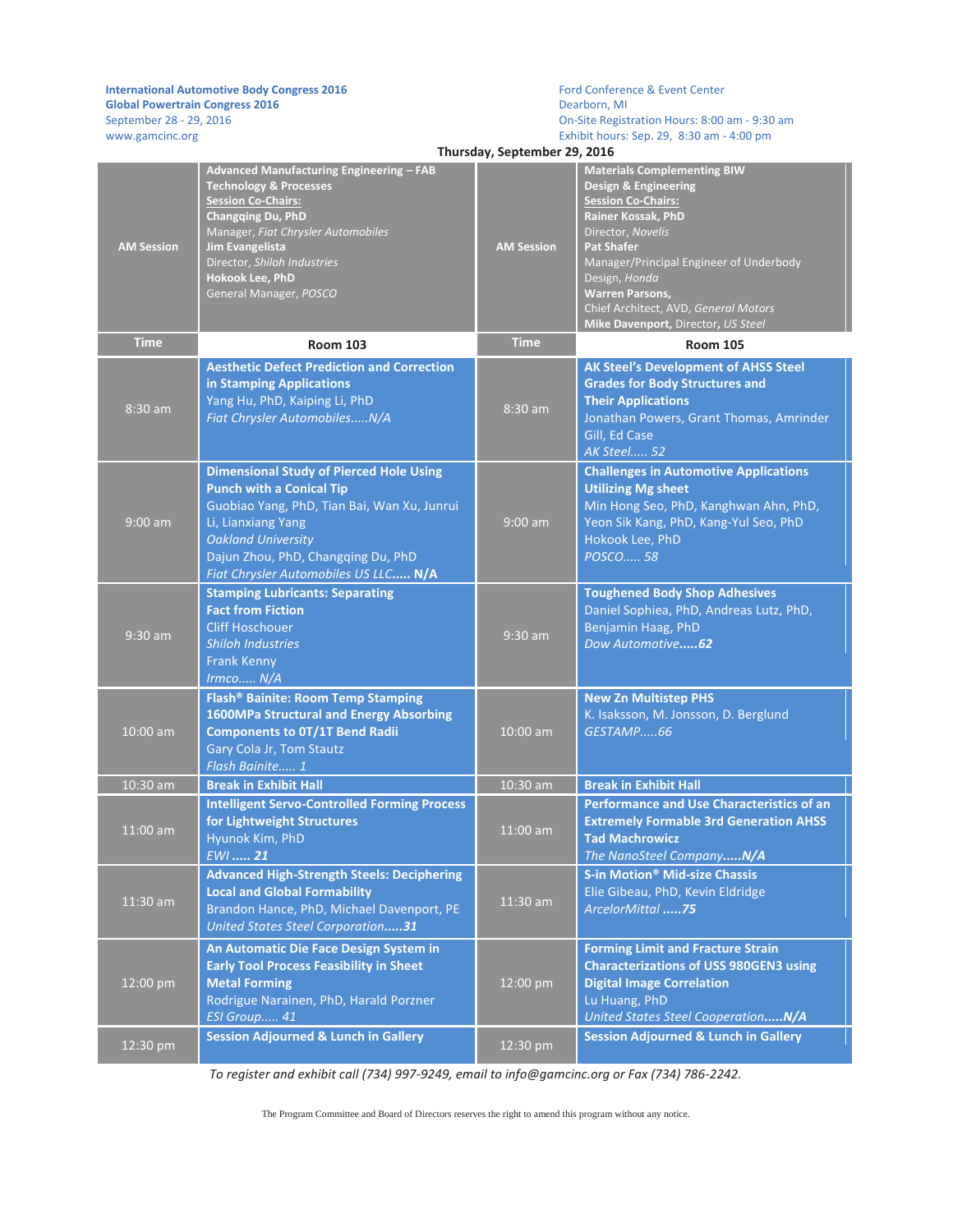#### **International Automotive Body Congress 2016 Global Powertrain Congress 2016**

September 28 - 29, 2016

www.gamcinc.org

Ford Conference & Event Center Dearborn, MI On-Site Registration Hours: 8:00 am - 9:30 am Exhibit hours: Sep. 29, 8:30 am - 4:00 pm

# **Thursday, September 29, 2016**

| <b>PM Session</b> | <b>Materials &amp; Process Optimization for BIWs</b><br><b>Session Co-Chairs: Shawn Morgans</b><br>Manager, Ford<br><b>Paul Schurter</b><br>ArcelorMittal<br>Ram Iyer<br>ArcelorMittal<br><b>Jonathan Powers</b><br>Manager<br><b>AK Steel</b>              | <b>PM Session</b> | <b>Advanced Assembly Processes</b><br><b>Session Co-Chairs: Tim Canning</b><br>Senior Manager,<br><b>General Motors</b><br>P.K. Rastogi, PhD<br>Principal Engineer,<br><b>AK Steel</b><br><b>Kevin Schnipke</b><br><b>Development Technical</b><br>Expert, Honda<br><b>Gagan Tandon</b><br>Director, AMTB |
|-------------------|-------------------------------------------------------------------------------------------------------------------------------------------------------------------------------------------------------------------------------------------------------------|-------------------|-----------------------------------------------------------------------------------------------------------------------------------------------------------------------------------------------------------------------------------------------------------------------------------------------------------|
| <b>Time</b>       | <b>Room 103</b>                                                                                                                                                                                                                                             | <b>Time</b>       | <b>Room 105</b>                                                                                                                                                                                                                                                                                           |
| 1:30 pm           | <b>Laser Blanking: Competitive and</b><br><b>Production Ready</b><br><b>Jay Finn</b><br>LaserCoil Technologies LLCN/A                                                                                                                                       | 1:30 pm           | The Flexible Assembly Systems for<br><b>Lightweight Vehicle Constructions</b><br>Giacomo Gandini<br>COMAUN/A                                                                                                                                                                                              |
| $2:00$ pm         | <b>Advanced Cold Forming Methods With</b><br><b>AHSS Increase Ease of Design in Car Body</b><br><b>Structures</b><br>Thomas Müller, Lars Troive<br><b>SSAB84</b>                                                                                            | 2:00 pm           | <b>Laser Joining of Dissimilar and Hybrid</b><br><b>Materials for Vehicle Design ASP</b><br><b>Pierson Cheng</b><br>TRUMPFN/A                                                                                                                                                                             |
| $2:30$ pm         | <b>Robustness of Hot Stamped</b><br><b>Laser Welded Blanks</b><br>Gagan Tandon, Nachiket Gokhale<br>ArcelorMittal Tailored Blanks94                                                                                                                         | $2:30$ pm         | <b>Novelis Advanced Aluminum Alloys for High</b><br><b>Speed Remote Laser Welding</b><br>Rainer Kossak, PhD<br>NovelisN/A                                                                                                                                                                                 |
| 3:00 pm           | <b>Break in Exhibit Hall</b>                                                                                                                                                                                                                                | 3:00 pm           | <b>Break in Exhibit Hall</b>                                                                                                                                                                                                                                                                              |
| 3:30 pm           | <b>Laser Butt Welding of AISi coated Press</b><br><b>Hardened Steels - New Developments</b><br>and Applications<br>Francis Schmit, Sadok Gaied, PhD<br><b>ArcelorMittal</b><br>Marius-Ioan Rotarescu, PhD, Gagan Tandon<br>ArcelorMittal Tailored Blanks101 | 3:30 pm           | <b>Impact Spot Welding of Dual Phase 590</b><br><b>Steel to Aluminum Alloy 5052 by</b><br><b>Vaporizing Foil Actuator</b><br>Yu Mao, Anupam Vivek, PhD, Geoffrey Taber,<br>Angshuman Kapil, Glenn Daehn, PhD<br>The Ohio State University122                                                              |
| $4:00$ pm         | <b>Technical Advances in Laser Blanking</b><br><b>Manuel Hunger</b><br>Schuler Group112                                                                                                                                                                     | 4:00 pm           | Laser Seam Stepper Welding: A New Tool<br><b>Takes on Conventional Welding Processes</b><br><b>Michael Wiener</b><br>IPG Photonics137                                                                                                                                                                     |
| 4:30 pm           | <b>Fundamentals of Laser Metal Fusion and</b><br><b>Potential Applications in the Automotive</b><br><b>Industry</b><br>April Cooke, PhD                                                                                                                     | 4:30 pm           | <b>Welding Issues and Solutions for Advanced</b><br><b>High-Strength Steels</b><br>Menachem Kimchi<br>WorldAutoSteel142                                                                                                                                                                                   |
|                   | <b>TRUMPF117</b>                                                                                                                                                                                                                                            | 5:00 pm           | Diode Lasers in Automotive BIW Joining and<br><b>Heat Treatment Applications</b><br><b>Tobias Stittgen</b><br>Laserline149                                                                                                                                                                                |
| 5:00 pm           | <b>Session Adjourned</b>                                                                                                                                                                                                                                    | 5:30 pm           | <b>Session Adjourned</b>                                                                                                                                                                                                                                                                                  |